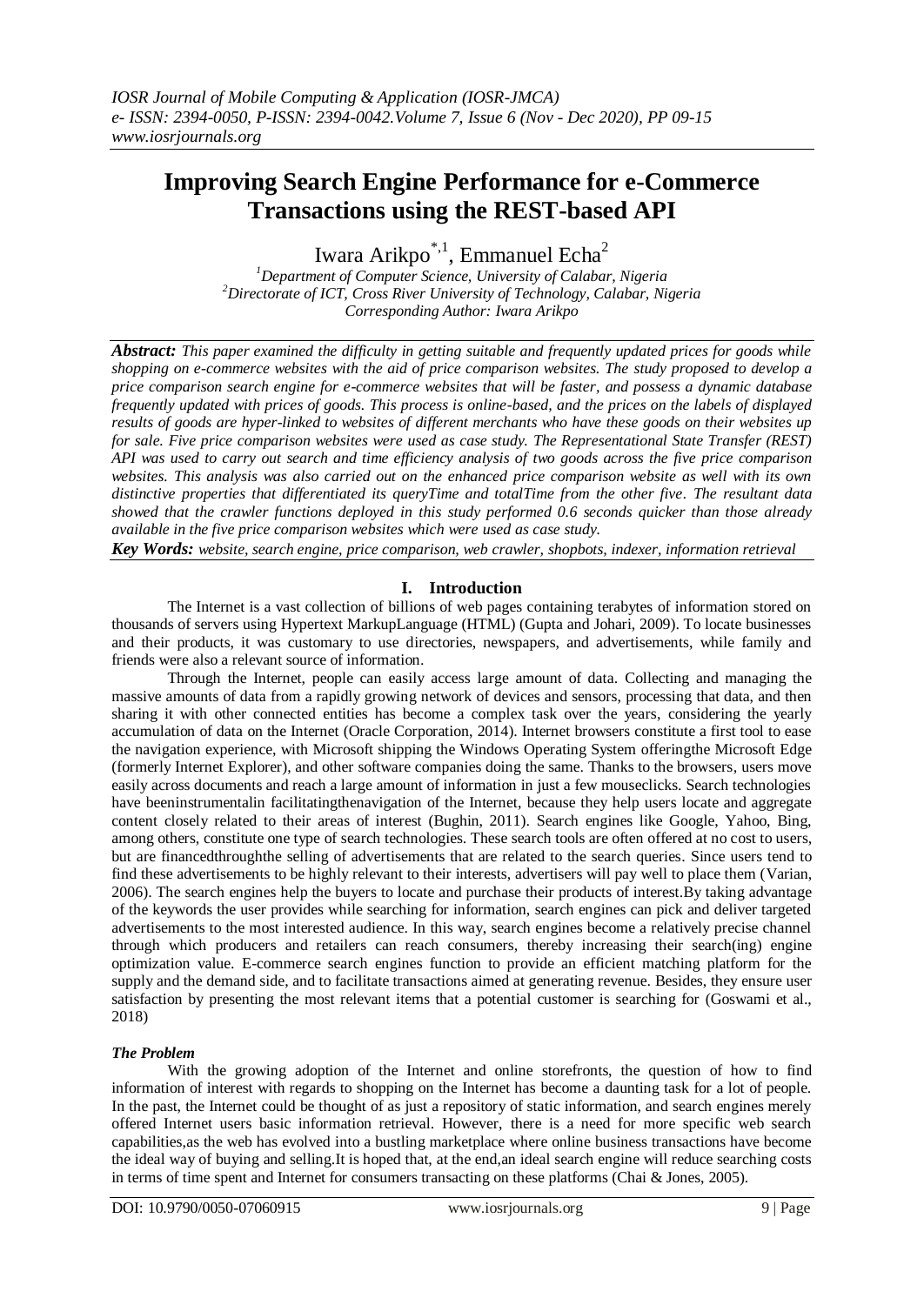With this in mind, this study focuses on developing an optimized price comparison search engine which is expected to improve the relevance of products search queries on e-commerce websites. The returned query will work with the concept of cheapest products taking the higher places on the list followed by the higher in price and then hyper-link the accepted search query to the main e-commerce websites of the selling merchants.

## **II. Literature Review**

There is a vast amount of literature in the area of price comparison search engines. However, the literature relevant to this study shows that, in recent years e-commerce has grown into an enormous business environment. This has resulted in a competitive business atmospherewhere marketers, both in the physical and online markets worldwide have a global face to brand themselves and sell their goods and services.

Brown and Goolsbee (2002) find that online price comparison in retail insurance markets has led to a substantial reduction in prices for consumers. Also, in many sectors, intense price competition in online markets has put downward pressure on prices in the conventional retail elements of that sector. Browsing from home to shop for an item from a store's website to check prices and window-shop is easier than physically visiting the store. 'Robots-software' that simultaneously querymany stores for price information aids cheap, easy and productive price comparison, for goods like gadgets, electronics, consumer durables and tickets.

Comparison sites or 'Shopbots' are electronic intermediaries that assist buyers when they search for product and price information on the Internet (Anderson, 2011). Shopbots have been functioning on the Internet since the late 1990s. Compared to other more traditional price comparison websites, most Shopbots stand alone, do not sell items themselves, but instead they rather gather and compare prices, products, and other important information from third-party merchants and present them on the search interface to the consumers in a readable way. In the same vein, consumers can easily compare offers presented by the search robots and have direct access to displayed links to the vendors' websites. These displayed links allow a buyer to click on the linked address and navigate directly to the site of the seller that offers the best deal on the product.

According to Serenko(2009), Shopbots are platforms through which buyers and sellers can establish contact with one another. In this sense, comparison sites essentially play an intermediation role. Furthermore, approaches have been considered to improve the technology behind price comparison websites, and how goods and services matched with their prices can be collected from merchants. Merchants who intend to list their products on the website can then supply their own lists of products and prices, and these are matched against the items of other merchants in the database. The technology behind this is made possible through a mixture of information extraction and fuzzy logic (an extension of Boolean logic that is based on the mathematical theory of fuzzy sets, which is a generalization of the classical set theory. It provides a very valuableflexibility for reasoning by introducing the notion of degree in the verification of a condition. By this, it enables a condition to be in a state other than true or false [1 or 0]; thus, taking cognisance inaccuracies and uncertainties(Denoncourt, 2013)).

Price comparison websites in the same context can also collect data from several merchant websites through a data feed file. Merchants make information available through a set of electronic formats. This data is then fed into the applications plugin's feeds of the comparison website and data is imported successfully. In the same vein, other third-party businesses are providing compiled data feeds so that comparison websites do not have to import from many different merchants (Chai &Jones, 2005).

## **III. Materials And Methods**

## *System Design*

The system design methodology was based on the object-oriented analysis and design methodology (OOAD)using the unified modelling language (UML). The system architecture for the price comparison search engine is shown inFigure 1. Other logical and physical design components for the system are also presented.



**Figure 1:** Adapted and modified architectural design for the system (Elwin &Rick, 2005).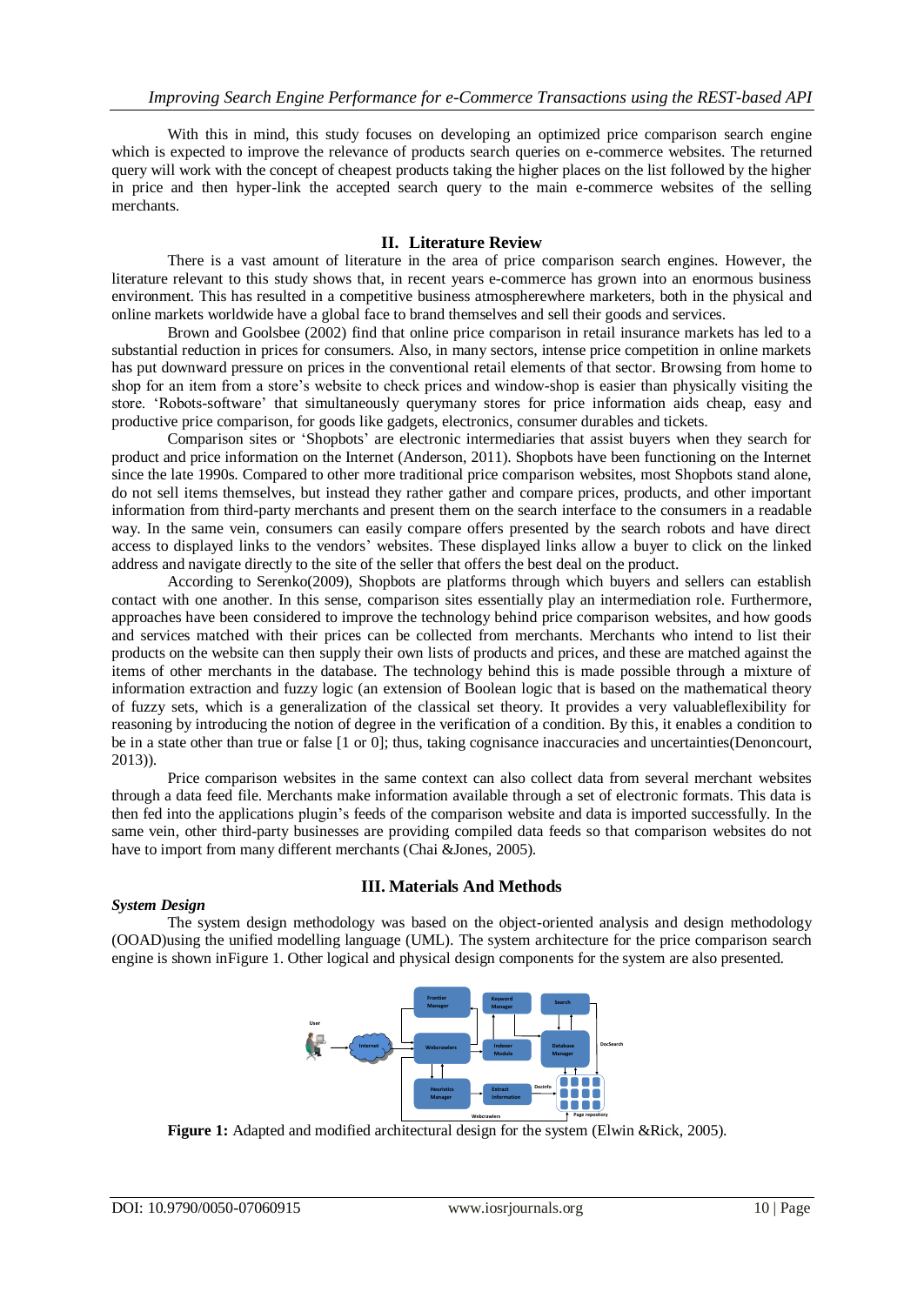

**Figure 2:** Class diagram for the price comparison search engine



**Figure 3:** Sequence diagram for the price comparison search engine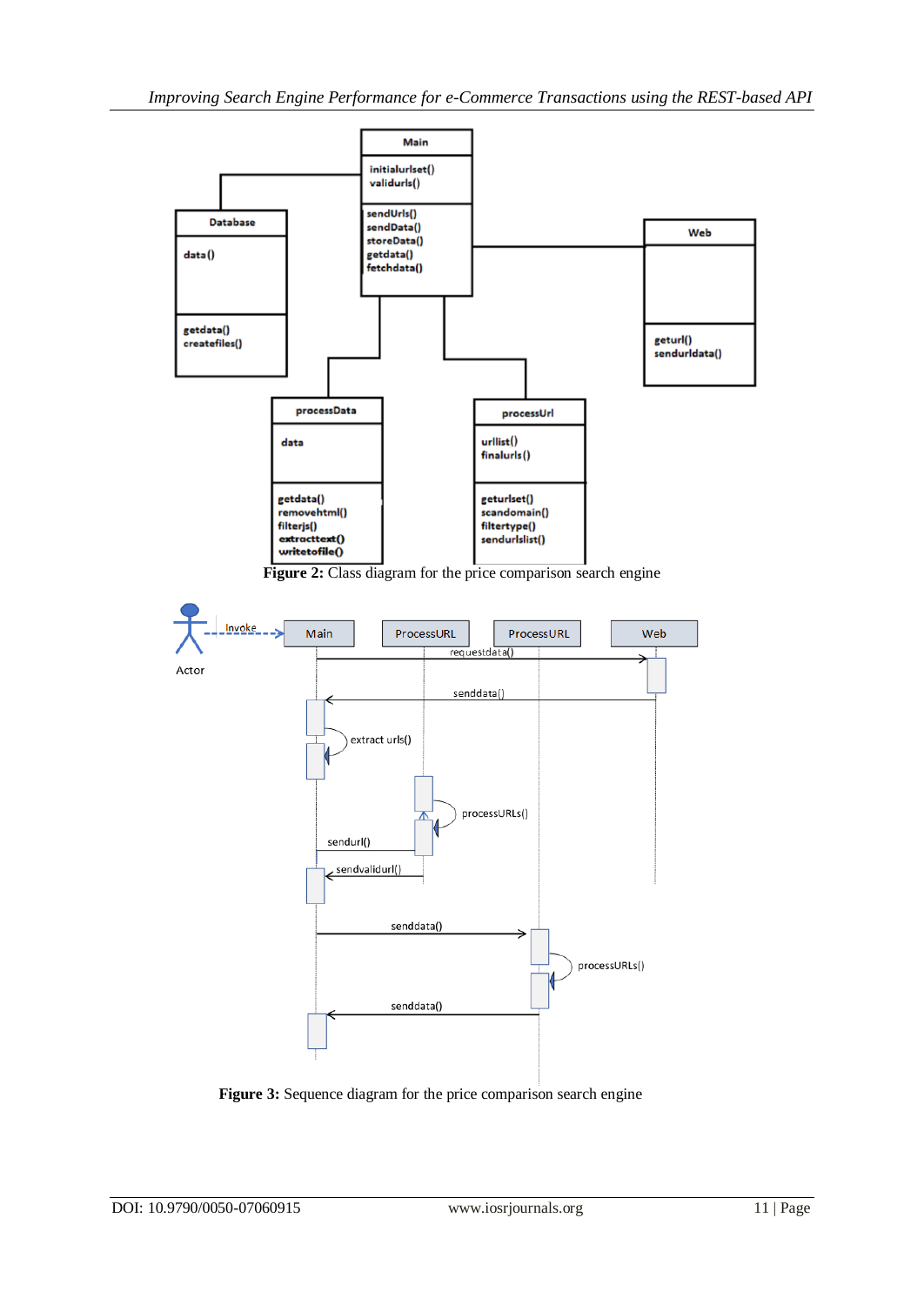

**Figure 4:** Database ER diagram for the price comparison search engine

# *Algorithm for the Crawler Class*

The algorithm used for the crawler is shown below: For(each url in urllist) { If (MIME type  $==$  html or txt) { If(url  $==$  given domain) { Extract data(); Extract urls(); Cleaner.script() Extract text(); Extract metadata(); Save to disk(); } } }

The algorithm precisely describes the working of the Crawler. All the URLs are stored in a list called URL list. The system begins by taking each URL from the URL list iteratively and checking if the URL has a MIME type that will hold data or not. If the MIME type proves to be anything else rather than HTML or txt type, the URL is ignored and proceeds to the next URL. If the URL goes through, it is then checked again to see if it belongs to the domain specified by the user. This helps the crawler to be domain-specific. If the crawler is domain-specific, it will be able to download the most relevant web pages in an early stage of the crawl; which is then supplied to the Data Extractor (Filipowski, 2014). The Data Extractor extracts data from the URL and also extracts all the URLs in the data, and then stores them in the URL list. The data extracted is now filtered to remove the JavaScript and then the HTML tags are also removed. The required text is then extracted from this data and the metadata appropriately. The residual data is saved to the disk as appropriate.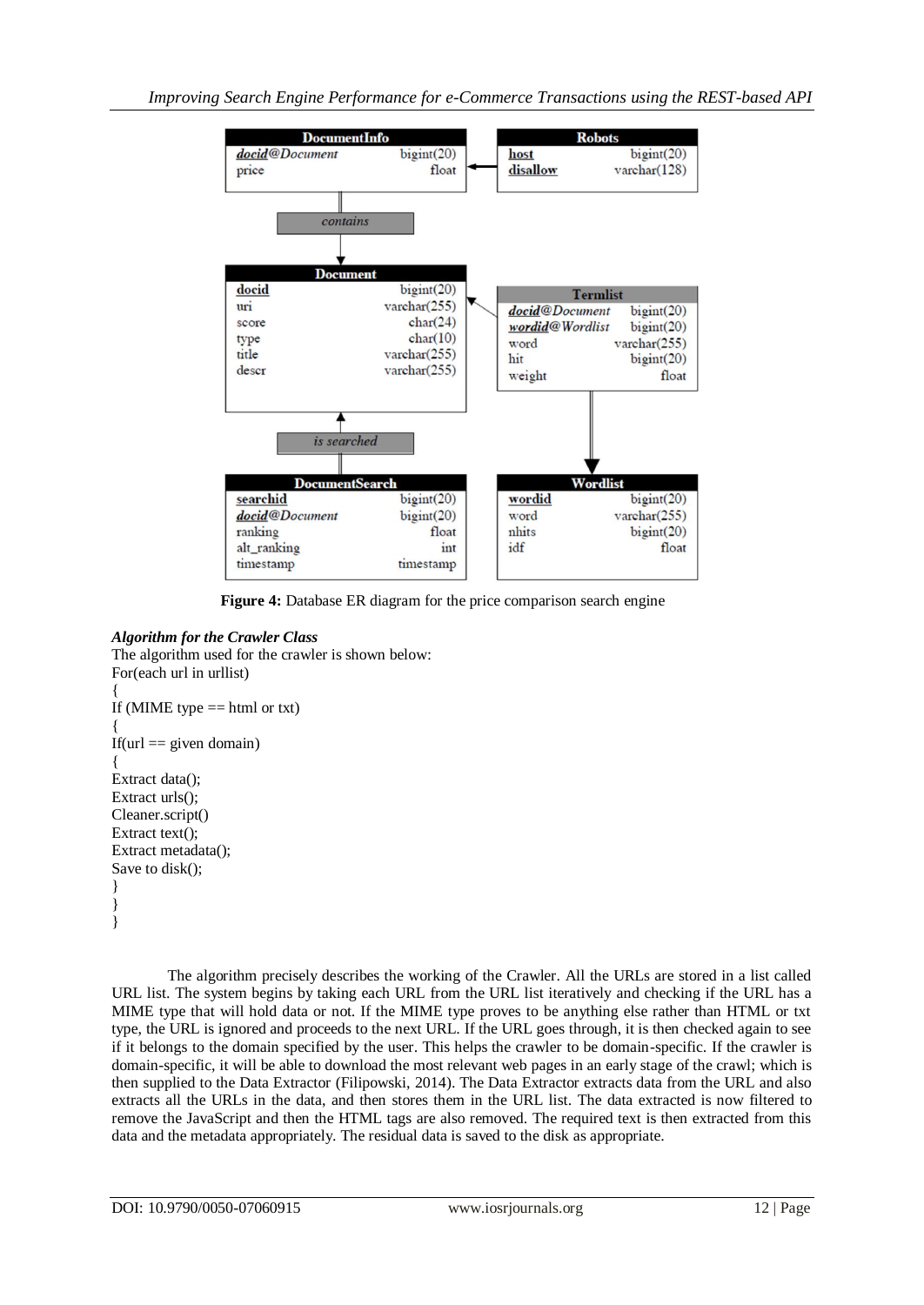#### *Using REST-based API for Analysis*

The search analysis of this study was carried out on five price comparison websites used as case study. These websites are **ngpricehunter.com**, **pricecheck.com.ng**, **bestprices.ng**, **priceinfo.com.ng** and **expedite.com.ng**. The Representational State Transfer (REST) Application Program Interface (API) was deployed to carry out search analysis of twoparticular products across the five price comparison websites (Rodriguez, et al., 2016).

The REST-based API architecture involves reading a web page which contains contents that make up Extensible Markup Language (XML) file. In Figure 5, a request is made through the REST API, the URL for the price comparison website provided as a request is being processed. As shown (for example, ngpricehunter.com), the result displayed for a search for Blackberry z10 on the konga.com website responds with the currentPage on which Blackberry z10 is found, the queryTime for processing the request, totalTime taken to respond to the search. Furthermore, product description is provided with the use of unique product identifier (sku) and "name".



**Figure 5:** REST-based API result for ngpricehunter.com

## **IV. Results & Discussion**

#### *Evaluation of the REST-based API Results*

Each price comparison website has its own distinctive properties that differentiates its queryTime and totalTime from the others. To make a better comparison, a well evaluated process is summarized in Table 1.

|                          |                     | <b>Table1:</b> Results from REST-based API (i) |                     |                            |  |
|--------------------------|---------------------|------------------------------------------------|---------------------|----------------------------|--|
| Comparison<br>website(s) | <b>Product name</b> | <b>Product sku</b>                             | QueryTime<br>(secs) | <b>TotalTime</b><br>(secs) |  |
| ngpricehunter.com        | Blackberry z10      | 7619002                                        | 0.10                | 0.52                       |  |
| pricecheck.com.ng        | Blackberry z10      | 1761045                                        | 0.11                | 0.51                       |  |
| bestprices.ng            | Blackberry z10      | 1752654                                        | 0.12                | 0.50                       |  |
| priceinfo.com.ng         | Blackberry z10      | 1729354                                        | 0.10                | 0.54                       |  |
| expedite.com.ng          | Blackberry z10      | 1752291                                        | 0.10                | 0.55                       |  |

The result for the price comparison search engine is presented in Table 2;and shows some differences with those displayed withthe five comparison search engines displayed in Table 1. To make a comparison of the result of this study with those of the five other comparison search engines, the queryTime and totalTime of all the searches carried out must be matched, as shown in Table 3.

|                                                          | <b>Table2:</b> Results from REST-based API (ii) |                    |                            |                            |
|----------------------------------------------------------|-------------------------------------------------|--------------------|----------------------------|----------------------------|
| Comparison<br>website(s)                                 | <b>Product name</b>                             | <b>Product sku</b> | <b>QueryTime</b><br>(secs) | <b>TotalTime</b><br>(secs) |
| pricecomparisonsearchegine<br>pricecomparisonsearchegine | Blackberry z10<br>LG TV 32"                     | 53791<br>53834     | 0.08<br>0.07               | 0.37<br>0.35               |
|                                                          |                                                 |                    |                            |                            |
|                                                          | Table3: Results from REST-based API (iii)       |                    |                            |                            |
| Comparison<br>website(s)                                 | <b>Product name</b>                             | Product sku        | <b>QueryTime</b><br>(secs) | <b>TotalTime</b><br>(secs) |

DOI: 10.9790/0050-07060915 www.iosrjournals.org 13 | Page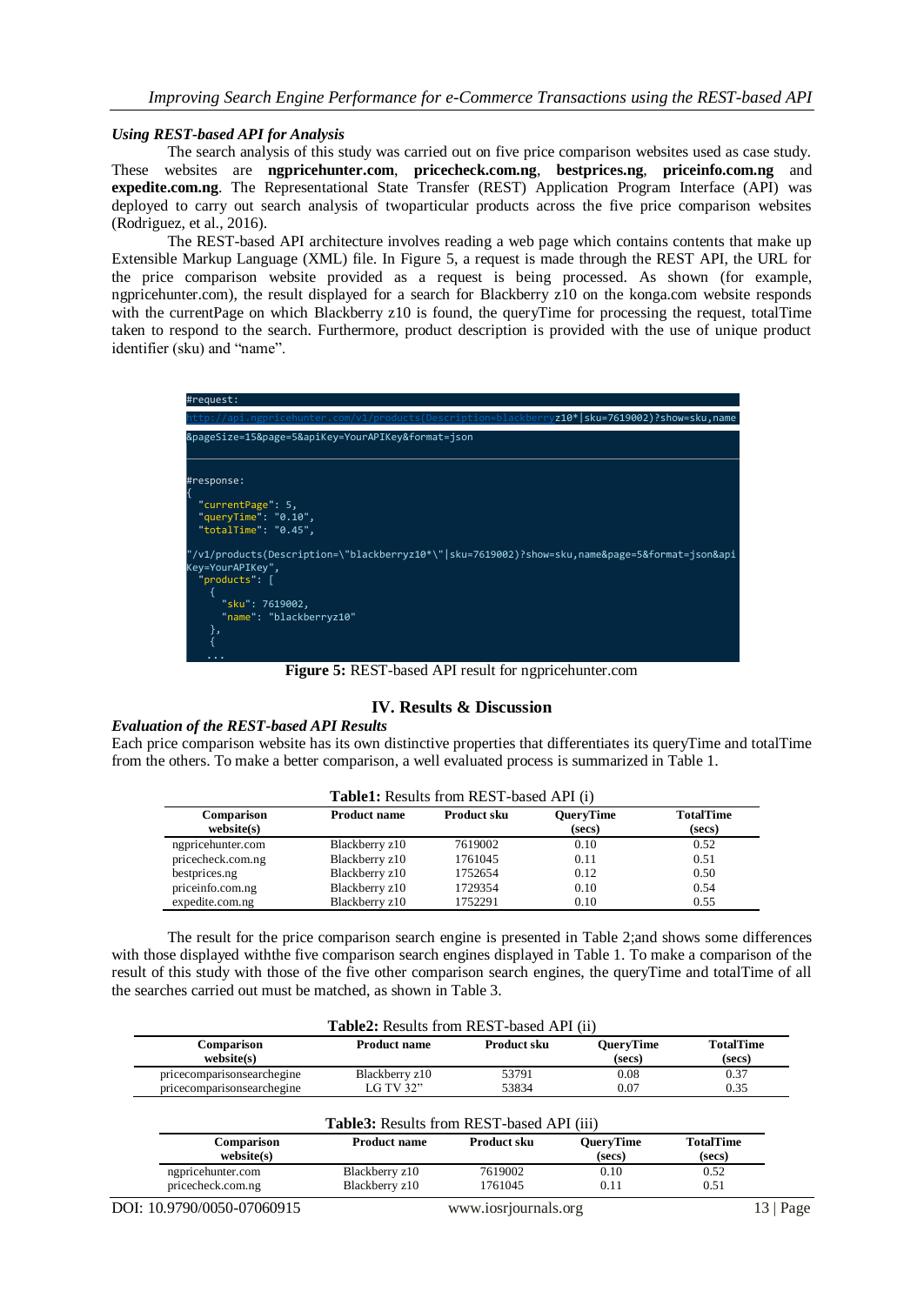*Improving Search Engine Performance for e-Commerce Transactions using the REST-based API*

| bestprices.ng              | Blackberry z10 | 1752654 | 0.12 | 0.50 |
|----------------------------|----------------|---------|------|------|
| priceinfo.com.ng           | Blackberry z10 | 1729354 | 0.10 | 0.54 |
| expedite.com.ng            | Blackberry z10 | 1752291 | 0.10 | 0.55 |
| Pricecomparisonsearchegine | Blackberry z10 | 53791   | 0.08 | 0.37 |
| Pricecomparisonsearchegine | LG TV 32"      | 53834   | 0.07 | 0.35 |

From Table 3, using the 'pricecomparisonsearchegine', the queryTime and totalTime time of the search result for Blackberry z10 and LG TV 32" is 0.08, 0.37 and 0.07, 0.35 respectively. With these results, it can beestablished that, search queries carried out on our price comparison search engine with a dynamic database will return results in a shorter time, compared to the five price comparison search engines considered in this study.

In the Search result interfaceof Figure 6, it is evident that, the real-life test results are shown to display the results of an item searched from the home page. This result has displayed the online shops that have the searched item within their products line, and also a direct link to their individual websites. It should be noted that, this result is still within the Price Comparison Search Engine. Every result and price displayed in hierarchical arrangement is drawn from the implementation crawler system and the dynamic database.

| $\mathbf{C}$<br>$\leftarrow$ $\rightarrow$                                                     |                                                   | http://localhost/price_comparison_search_engine/index.php/searchresult/blackberry-z10 |                |                     |                                  |
|------------------------------------------------------------------------------------------------|---------------------------------------------------|---------------------------------------------------------------------------------------|----------------|---------------------|----------------------------------|
| <b>Price Comparison</b><br><b>Search Engine For E-business</b><br><b>By Echa Emmanuel Atam</b> |                                                   |                                                                                       |                |                     | Compare All. Big or Small.       |
| Browse by<br>Categories                                                                        | I'm shopping for:                                 | Blackberry z10<br>search                                                              |                |                     |                                  |
|                                                                                                | Home > Cellphones & Accessories > Cellular Phones |                                                                                       |                |                     |                                  |
| BlackBerry Z10                                                                                 |                                                   |                                                                                       |                | <b>EL PRINT</b>     | $+$ SHARE<br>SAVE                |
|                                                                                                |                                                   | <b>AVAILABLE FROM</b>                                                                 |                |                     | N42,900.00                       |
| $11:33 -$<br><b>Wed Mark</b><br>$=$<br>F                                                       |                                                   | N42,900.00                                                                            | konga          | <b>Trusted Shop</b> | <b>Show Offer</b>                |
|                                                                                                |                                                   |                                                                                       | <b>JUMIAL</b>  | <b>Trusted Shop</b> | N47.000.00<br><b>Show Offer</b>  |
|                                                                                                |                                                   |                                                                                       |                |                     | N 50.000.00                      |
| 3.5                                                                                            |                                                   |                                                                                       | kaymu          | <b>Trusted Shop</b> | <b>Show Offer</b>                |
| <b><i>GratackBerry</i></b>                                                                     | $\bullet$                                         |                                                                                       | <b>COUSEUM</b> | <b>Trusted Shop</b> | N 52,000.00<br><b>Show Offer</b> |

**Figure 6:** Screenshot of a search result interface

#### **V. Conclusion**

The researchers can conclude from the study that, there is some level of convention and structure among commercial websites for crawler functions for the reasonable extractionof information. It is fulfilling to realise that, the functions developed in this study have succeeded in improving search engine speed in ecommerce transactions. However, this study was limited to five price comparison websites. The diverse and dynamic nature of the wider web implies that, further research is necessary to attain a highly optimized price comparison search engine.

#### **VI. Future Research**

Although the price comparison search engine developed in this study has achieved its purpose,there is room for improvement. Of particular note, is the need to increase the number of web crawlers in future research, in order to improve thedistribution of the workload amongthe crawlers.

#### **References**

- [1]. Anderson, S. P. (2011). *Advertising and the Internet, Chapter 11 in Handbook of the DigitalEconomy, Volume* 1 (M. Peitz and J. Waldfogel, Eds.), forthcoming.
- [2]. Brown, J. and Goolsbee, A. (2002).Does the Internet Make Markets More Competitive? Evidence from the Life Insurance Industry, *Journal of Political Economy,* Vol. 110, No. 3, pp. 481-507.
- [3]. Bughin, J., Corb, L., Manyika, J., Nottebohm, O., Chui, M., Barbat., B. M., Said, R. (2011). *The impact of Internet technologies: Search*, McKinsey&Company: High Tech Practice, July 2011.
- [4]. Chai E. and Jones R. (2005). Automated Price Comparison Shopping Search Engine PriceHunter. *Senior Design Project CSE 401*. University of Pennsylvania, Philadelphia. USA. Vol. 3, No. 2, pp. 3-6
- [5]. Denoncourt, F. (2013). Introduction to fuzzy logic, *Massachusetts Institute of Technology*, USA.
- [6]. Filipowski, K. (2014). Comparison of Scheduling Algorithms for Domain Specific Web Crawler. *European Network Intelligence Conference (ENIC)*, Wroclaw, Poland, 2014, pp. 69-74.
- [7]. Goswami, A., Zhai, C., & Mohapatra, P. (2018).Towards Optimization of E-Commerce Search and Discovery, *The 2018 SIGIR Workshop On eCommerce*, June 2018